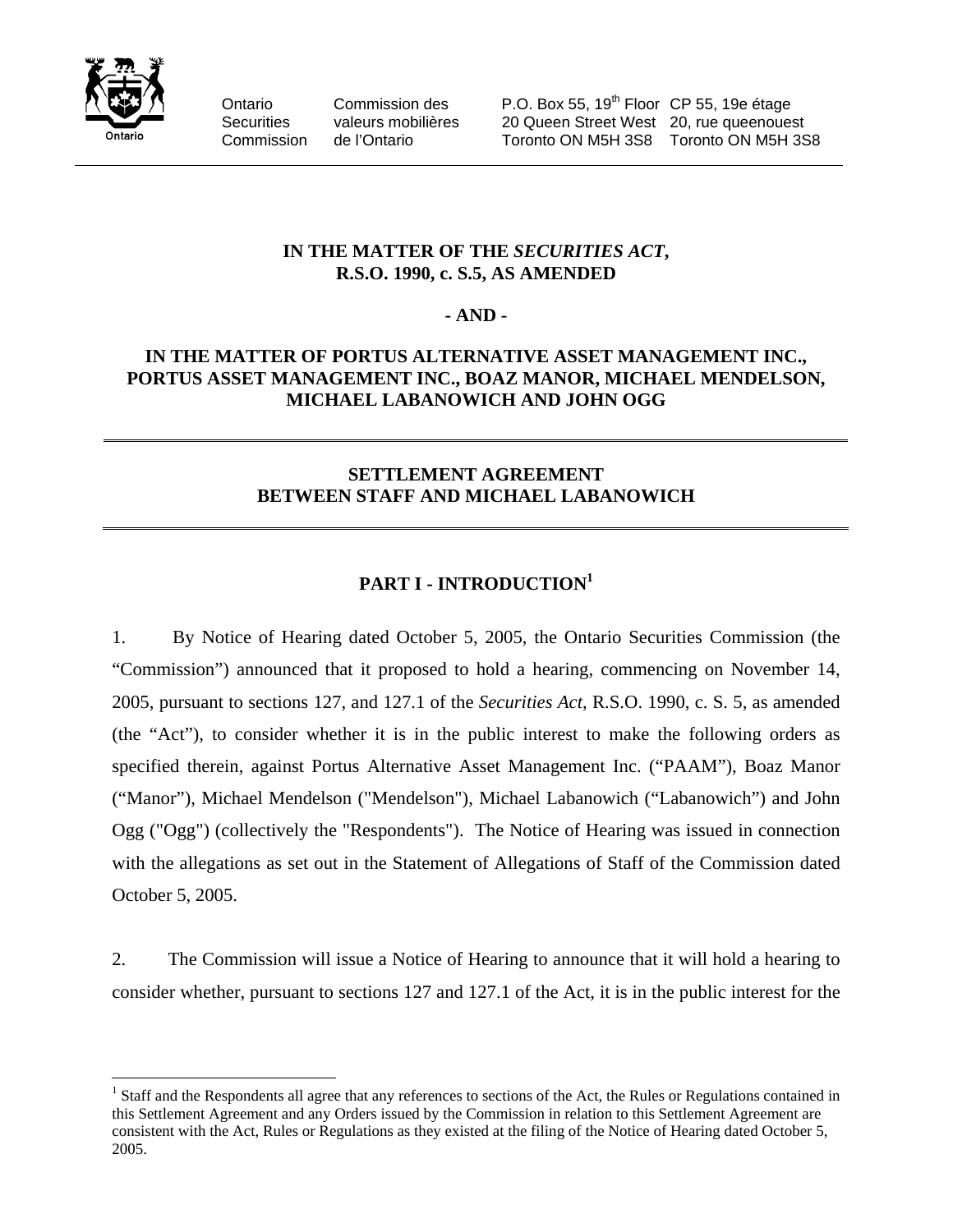Commission to approve this Settlement Agreement and to make certain orders in respect of Labanowich.

## **PART II – JOINT SETTLEMENT RECOMMENDATION**

3. Staff agree to recommend settlement of the proceeding initiated by the Notice of Hearing dated October 5, 2005 against Labanowich (the "Proceeding") in accordance with the terms and conditions set out below. Labanowich consents to the making of an order in the form attached as Schedule "A", based on the facts set out below.

## **PART III – AGREED FACTS**

4. Labanowich was Chief Compliance Officer for Portus from approximately January 15, 2003 to May 20, 2004. Labanowich "rented" his license as a Investment Counsel & Portfolio Manager ("IC/PM") to Portus from February 19, 2003 to January 20, 2005, the effective date of his resignation from Portus. Labanowich was involved with the design and implementation of the Market Neutral Preservation Fund, as described in greater detail below, which was the first investment product offered by Portus.

5. Despite his role as Chief Compliance Officer, Labanowich did not have adequate information about the various roles of the entities that comprised Portus nor did he learn the specifics of the duties of the principals of Portus, Mendelson and Manor.

6. Accordingly, Labanowich does not dispute the facts as set out in paragraphs 8 to 47 as they relate to the time period from January 15, 2003 to May 20, 2004. Labanowich has no direct knowledge of the facts related to Portus from May 21, 2004 onwards .

7. Labanowich does acknowledge the compliance deficiencies set out in paragraphs 48, 49 and 50 as they apply to the time period from January 15, 2003 to May 20, 2004 when he was Chief Compliance Officer.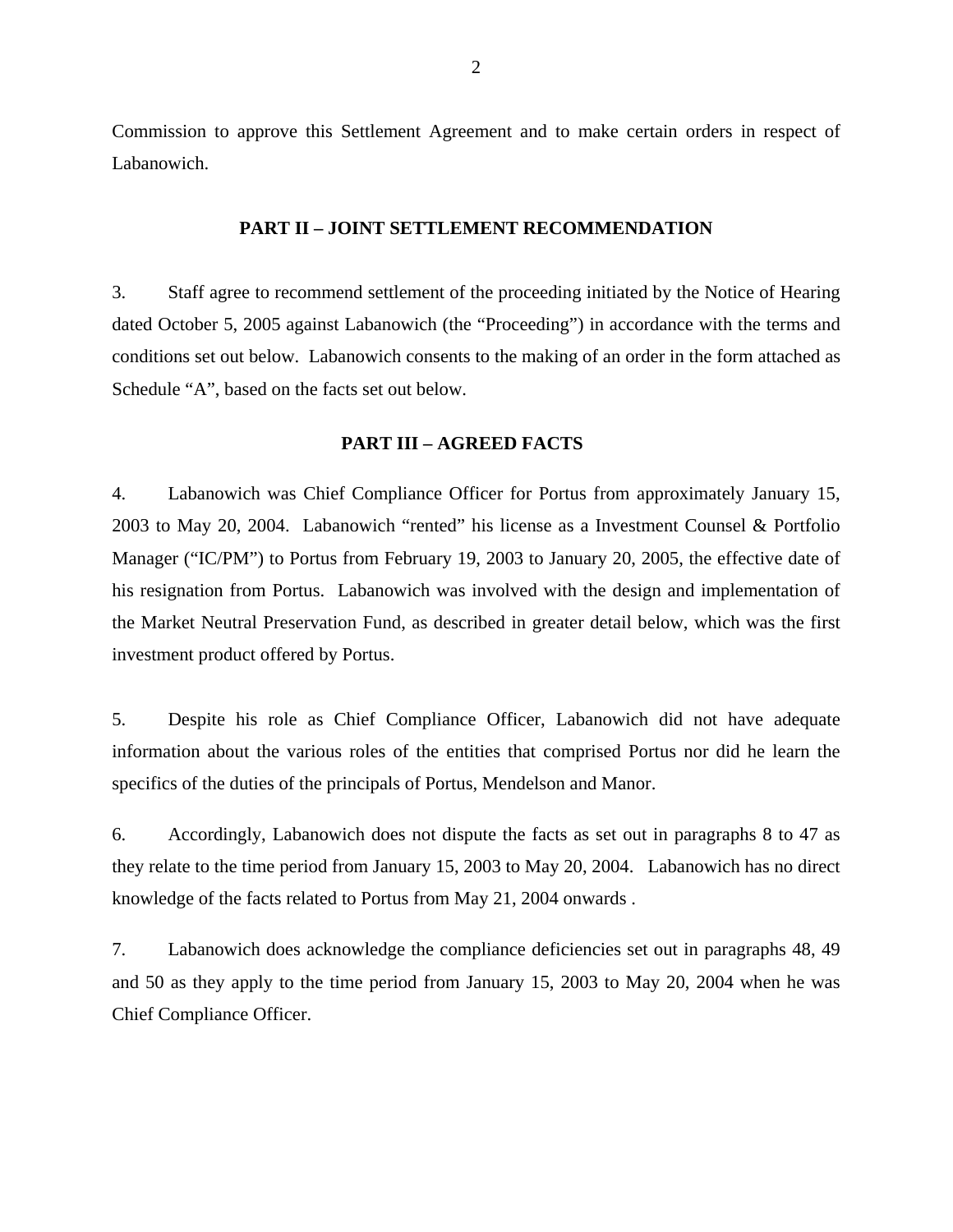#### **The Corporate Structure**

8. PAAM, formerly Paradigm Alternative Asset Management Inc., is a corporation incorporated pursuant to the laws of Ontario on January 10, 2003. Its headquarters were located in Toronto.

9. On March 14, 2003, PAAM was registered with the Ontario Securities Commission (the "Commission") as an IC/PM and Limited Market Dealer ("LMD"). PAAM was similarly registered in all other Canadian jurisdictions with the exception of Quebec. PAAM developed the financial products, distributed directly and indirectly to both accredited and retail investors, that are the subject of this proceeding.

10. Paradigm Asset Management Inc. is a corporation incorporated pursuant to the laws of Ontario on January 8, 2003. Portus Asset Management Inc. is a corporation incorporated pursuant to the laws of Ontario on May 12, 2004. These two entities were amalgamated on May 27, 2004 and the combined entity was continued as Portus Asset Management Inc. (these entities hereinafter are collectively referred to as "PAM").

11. At all material times, PAM operated out of the same business premises as PAAM in Toronto. PAM was identified as the Fund Manager for the investment products offered by PAAM. PAM was primarily responsible for the marketing of the investment products created by PAAM.

12. Portus Alternative Asset Management Inc. (BVI) ("PAAM BVI"), formerly Paradigm Alternative Asset Management Inc. (BVI), is a corporation incorporated pursuant to the laws of the British Virgin Islands on December 10, 2003.

13. At all material times, the business and affairs of PAAM, PAAM BVI and PAM were so inextricably intertwined that PAAM, PAAM BVI and PAM operated as a single functional entity. They are therefore referred to herein collectively as "Portus".

14. Manor was the President and Director of PAAM from its inception on January 10, 2003 until March 4, 2005 (the "Material Time"), when KPMG Inc. ("KPMG")was appointed Receiver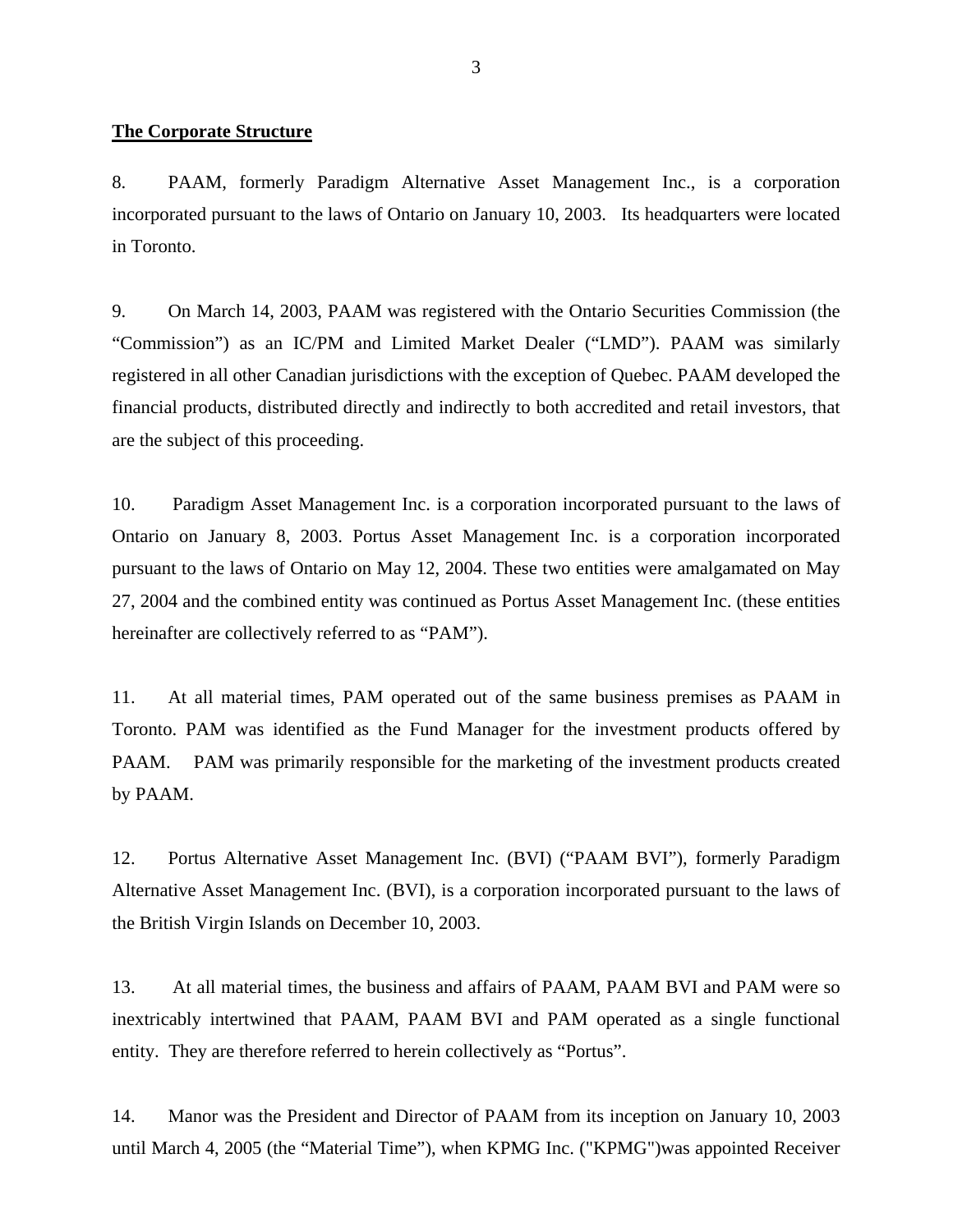over the assets, undertakings and properties of PAAM, PAM and other related entities (the "Receivership"). On February 19, 2003, Manor was registered with the Commission as the Associate Portfolio Manager for PAAM. Manor also held the positions of President and Secretary for PAM from January 8, 2003 to April of 2003. Manor was the chief architect of all of the investment products that are the subject of this proceeding and was a directing mind of all of the entities involved in those products.

15. Mendelson was the primary directing mind of PAM during the Material Time.

## **Domestic and International Investment Structures**

16. Portus marketed three different investment structures (two domestically and one offshore) to investors during the Material Time:

- a) The Market Neutral Preservation Fund (MNPF), offered to accredited investors in Canada beginning in February of 2003;
- b) The BancNote Trust Series (BNT) and the BancLife Trust Series (BLT), offered to Canadian investors through their respective wholesalers from August 2003 to February 2005;
- c) The Offshore Structure, was purportedly identical in structure to the BNT and BLT, except that investments were made in U.S. dollars.

## **The Market Neutral Preservation Fund**

17. Portus' first product, the Market Neutral Preservation Fund (the "MNPF"), was launched in February of 2003 and closed in or about May of 2003. Approximately \$19.2 million was invested in the MNPF primarily by Canadian investors.

18. The MNPF was a non-prospectus qualified mutual fund offered directly to accredited investors by way of Offering Memorandum in reliance upon the accredited investor exemption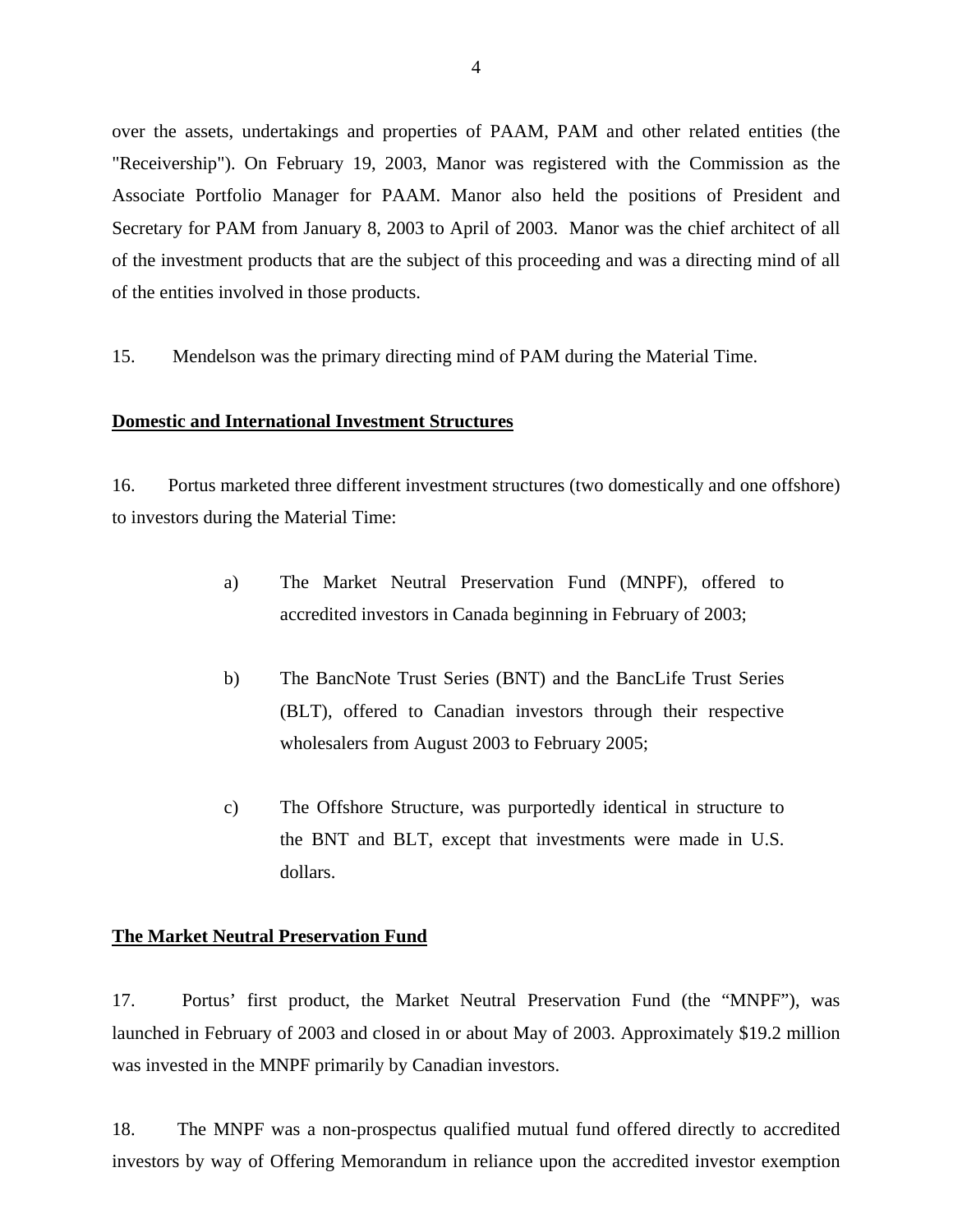set out in section 2.3 of OSC Rule 45-501. Units of the MNPF were sold by investment dealers to their clients.

19. PAM was designated as the manager to the MNPF and the MNB Trust (the value of the units of which establish the returns achieved by investors in the MNPF). PAAM was designated as the advisor.

20. The MNPF was professed to offer investors principal protection in addition to a minimum return of 1.12 times the original amount invested. This fund also purportedly offered tax benefits through the deferral of taxes on income/gains and the reduction of taxes on capital gains versus income.

21. These tax benefits would accrue by virtue of a swap agreement whereby the \$19.2 million was to be paid to the Royal Bank of Canada ("RBC") which, through its subsidiary Royal Bank of Canada Dominion Securities ("RBCDS"), invested the funds in a basket of nondividend paying shares of Canadian companies. RBCDS would then short sell the shares and invest the proceeds back into the trust.

22. The MNPF Offering Memorandum stated that "the manager is required to exercise its powers and discharge its duties honestly, in good faith and in the best interests of the Trust and to exercise the care, diligence and skill of a prudent and qualified manager."

## **The BancNote Trust Series and the BancLife Trust Series**

23. The next investment product created and issued by Portus in July of 2003, following the close of the MNPF, were the BNT and BLT (collectively, the "Trusts").

24. The BLT largely mirrored the BNT but was distinguished by a "death benefit" and a longer term to maturity. Unlike the MNPF, the Trusts were sold via investment dealers or referral agents to non-accredited investors through a series of agreements between Portus and these entities (the "Portfolio Management Agreements"). A total of 12 different BNT series and two BLT series were created and marketed by Portus. Portus' promotional materials indicated an historical annual return of 7%.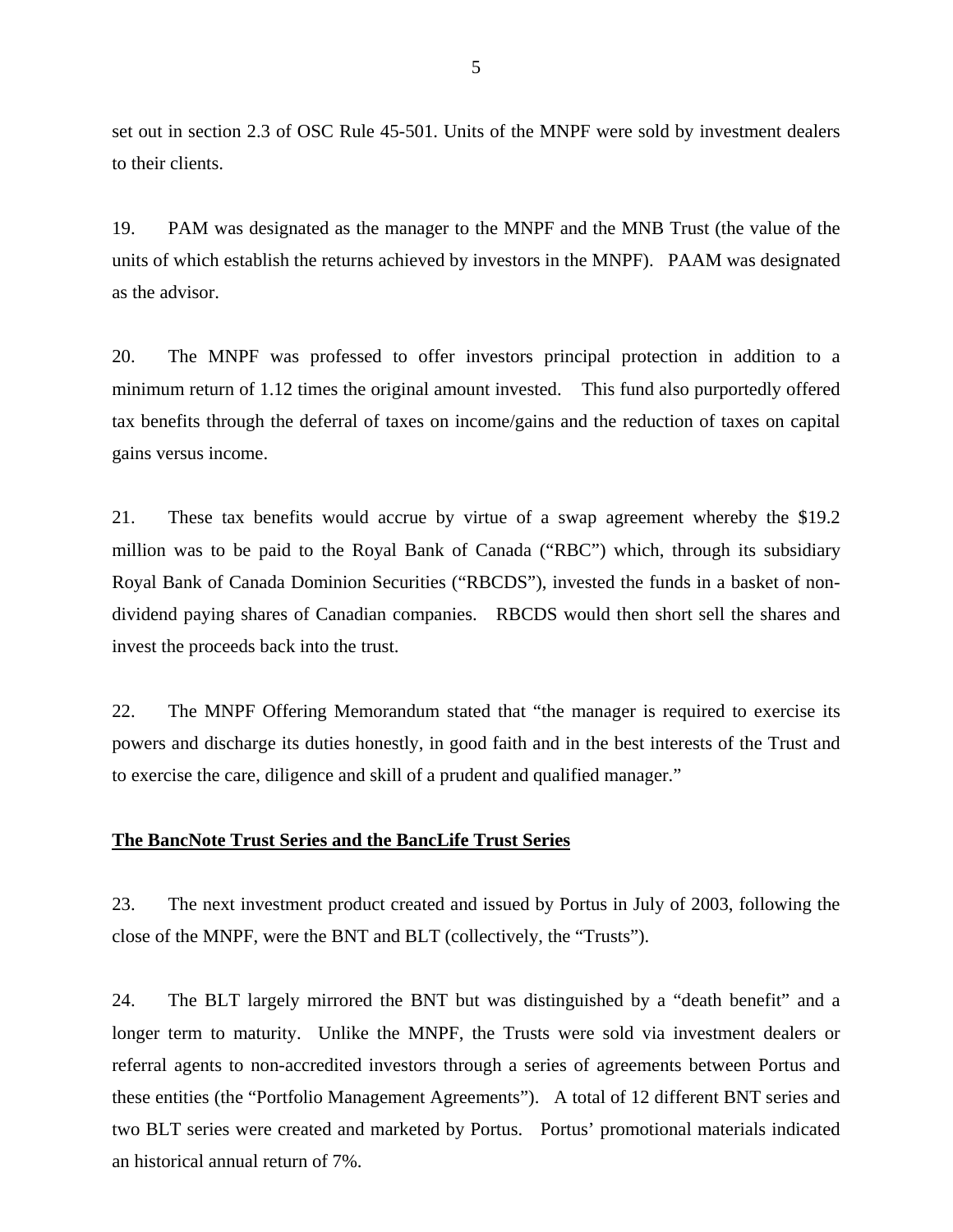25. The Trusts were designed to be tax efficient. By way of example, one of the Portfolio Management Agreements stated that "Paradigm initially intends to invest all of the assets in the Account in a structure intended to provide you with substantially the economic investments in the BancNote Trust – Series-IV with certain tax deferral and capital gains (rather than income) treatment."

26. According to the proposed scheme of the BNT, clients could open a "discretionary managed account" with minimum contributions of \$5,000. Offshore counterparties were to purchase Canadian equities on behalf of those clients. These counterparties were Premiers Derive Paris Inc. ("PDP") and BNote Management Inc ("BNote").

27. Both PDP and BNote were represented to the public to be arms-length offshore counterparties to the Trusts. On behalf of its clients, Portus would purport to enter into option contracts with the counterparties which had the effect of a swap such that, at maturity, the economic value of the units of the Trusts would be swapped for the economic value of the Canadian Equities.

28. The alleged arms-length offshore counterparty (PDP) purchased Canadian equities (the "Canadian Equities"), on a weekly basis, on behalf of Portus' clients. Portus, on behalf of its clients, then entered into option contracts with the alleged arms-length offshore counterparties (PDP and BNote Management) which had the effect of a swap such that, at maturity, the economic value of the units of the Trusts would be swapped for the economic value of the Canadian Equities. The option contracts were over-the-counter derivative contracts which were not prospectus qualified.

29. The investment objective of the BNT was to be ultimately realized by purchasing principal protected notes issued by Societe Generale Canada (the "Soc Gen Notes") as a well as a linked hedge fund. The return on the notes was the greater of the principal amount invested or the returns achieved by the linked hedge fund. Investors were assured of a floor value at maturity equal to the principal invested.

30. Notwithstanding the description above, the investment scheme for the most part was not implemented as described.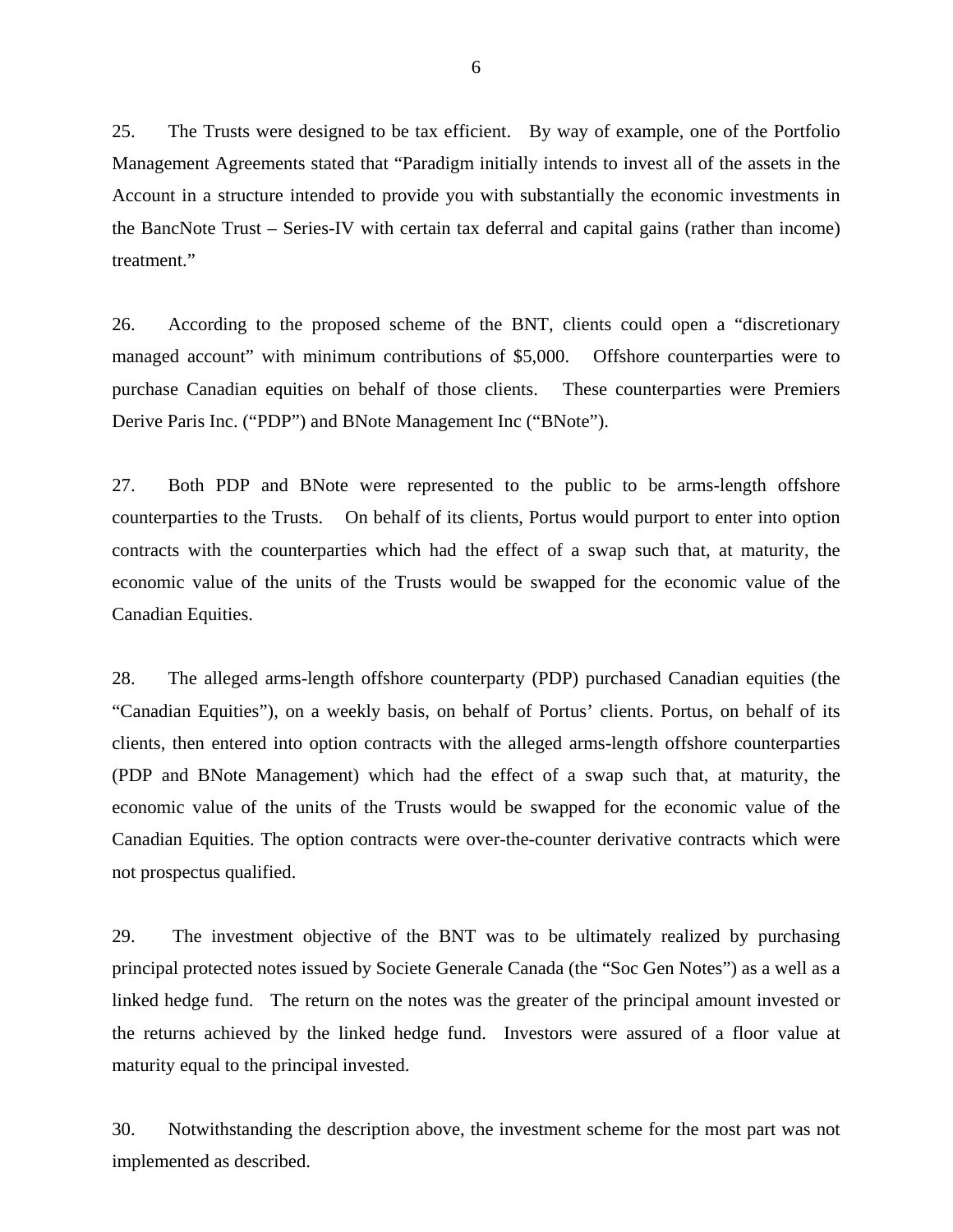31. During the Material Time, approximately 26,000 invested approximately \$750 million in the Trusts created by Portus. Manulife Securities requested specific offerings of BNT for its clients. Ultimately, six of the BNT series were marketed exclusively to Manulife.

## **The Implementation of the Trusts**

32. When funds were received from investors, they were not initially placed into a segregated account for particular investments, but were instead pooled and placed in custodial accounts and thereafter were placed into separate accounts.

33. The "arms length" entities to which these investor funds were transferred were in actuality companies controlled by nominees with the ultimate controlling mind being Manor. As a result, there was a non arms length relationship between the Trusts and the PDP/BNote. These non arms length entities did not purchase securities as represented.

34. Nigel Freeman was the Director, Signatory and Beneficial owner of PDP. Freeman informed investigators from the Royal Canadian Mounted Police (the "RCMP") that he did not have knowledge of what PDP did as a company nor did he have any knowledge of any of the transactions that took place between PDP, BNote and Portus.

35. Similarly, Arthur Berelowitz was the Director, Signatory and Beneficial owner of BNote. Berelowitz informed investigators from the RCMP that he did not have any knowledge of any of the transactions that took place between PDP, BNote and Portus.

36. For BNT Series II, III, IV, and parts of VI and VIa, funds from investors were paid from the PAAM custodial accounts to a PAAM trading account at Lines Overseas Management ("LOM"). According to the purported investment structure, these funds were to be used by PAAM to purchase shares of non-dividend paying Canadian securities and engaged in the swap described in paragraph 27 above.

37. In fact, these collected investor funds totaling \$185.0 million were moved at the direction of Manor between four separate foreign bank accounts in the names of PAAM, PDP, BNote and another offshore company controlled by Manor called BNote Limited. At the direction of Manor, these investor funds were then transferred back into PAAM accounts in the name of each of the Trusts at RBC in Toronto. Manor then transferred these funds from the PAAM accounts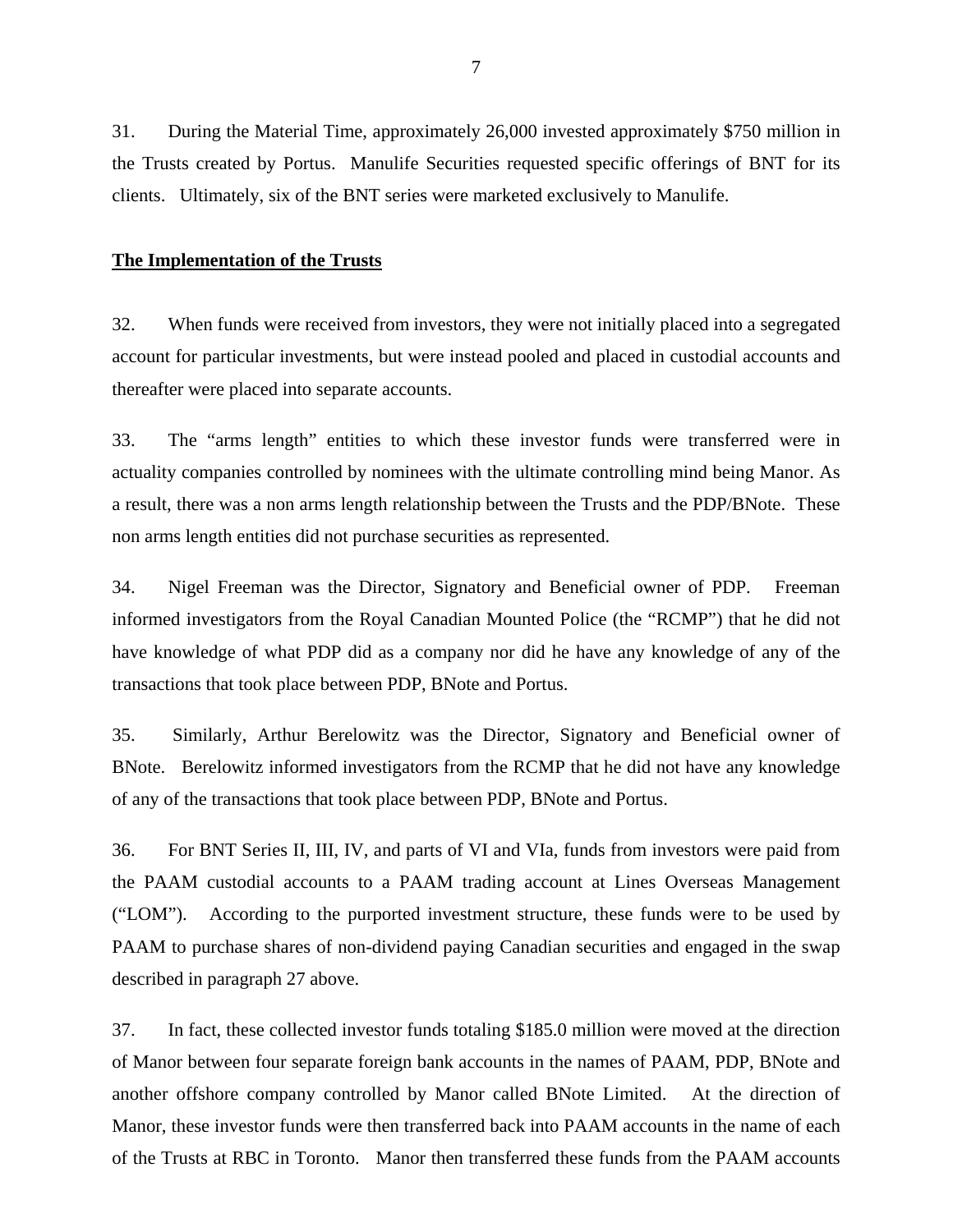at RBC to another PAAM account at RBCDS. These funds were then used to buy the Soc Gen Notes.

38. Commencing with a portion of BNT Series VI and Via and through the remaining BNT and BLT series, no further funds were transferred through the LOM accounts. Of the total of \$732.9 million in investor funds collected for the BNT/BLT series, \$93.5 million was not invested. Of these funds, \$41.2 million were sent from an account in the name of PDP at Basel Trust in Jersey in the Channel Islands to Bank Hapoalim, in Switzerland. Using a series of purported loans, funds were then returned to PAM, PAAM or a company incorporated and controlled by Manor and/or Mendelson called BancNote Corp. These funds were further traced to assorted Portus bank accounts from which Portus paid operating expenses including commissions, referral fees, rent, utilities, salaries and payroll.

## **The Implementation of the Offshore Structure**

39. From September of 2003 until February of 2005, Portus offered an identical investment structure to that of the Trusts for clients who opened international accounts (the "Offshore Structure"). Investments in this structure were made in US dollars.

40. The client documentation and marketing information prepared for the Offshore Structure were the same in all material respects to that of the Trusts. Portus' staff in Toronto performed all sales and back-office administration for the Offshore Structure in substantially the same manner as for the Trusts.

41. Approximately 700 investors placed approximately \$52.8 million (U.S.) accounts under the Offshore Structure. However, none of this money was actually invested by Portus.

## **Information Provided to Investors**

## **A. The Nature of the Investment was not Adequately Disclosed**

42. Investors were advised through marketing, client confirmations and other materials prepared and disseminated by Portus that they were investing directly in the Trusts. However,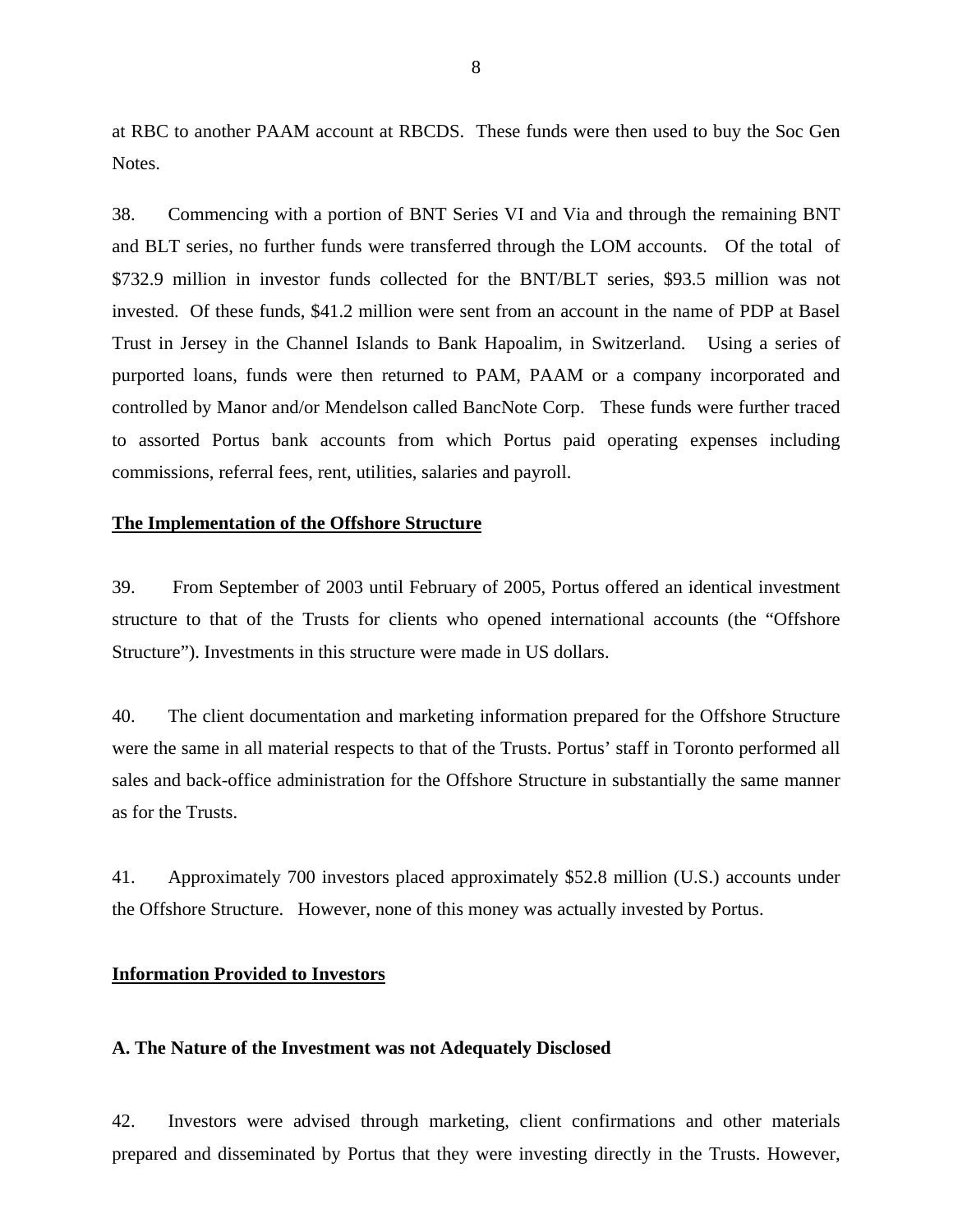investors were, concurrently, required to sign managed account agreements granting Portus full discretion over their investments and were informed that their investments would receive favourable tax treatment.

43. In addition, employees of Portus and, as a consequence, referring agents, largely believed that the structure was such that clients were investing directly in the Trusts (both domestic and offshore). This belief was routinely conveyed to clients of Portus by Portus' wholesalers and employees and by referral agents.

#### **B. Management Fees**

44. In relation to the investment structures (both domestic and offshore), the fee disclosure made by Portus was contained in the managed account agreement which describes the applicable fees as 2.25% annually of the market value of the assets in each managed account plus 18% of the growth in the market value of these assets over and above their previous highest market value. Pursuant to the disclosure, these fees were to be calculated and accrued weekly and paid at the end of each quarter.

45. The offering memorandum for the Trusts provided to investors described the fees for unitholders identically to the disclosure contained in the above-referenced managed account agreement.

46. Portus took approximately 13.3% of the principal invested by clients prior to the investment of funds (approximately \$95.4 million) and used those funds for the ongoing operations of Portus. For instance, a portion of these funds were used to pay management fees, performance fees, referral fees (4% or 5%), trailer fees (1% plus other performance fees) and salaries. These funds were also used to satisfy redemption requests. The amount of funds used for these purposes was approximately equal to the fees Portus would have been entitled to at the maturity date of the Trusts.

47. Investors in Portus received at least 97% and up to 102% of the funds invested. This was primarily the result of the fact that, as described above, in all of the domestic investment structures, investor funds were invested in guaranteed notes with Soc Gen. The funds returned to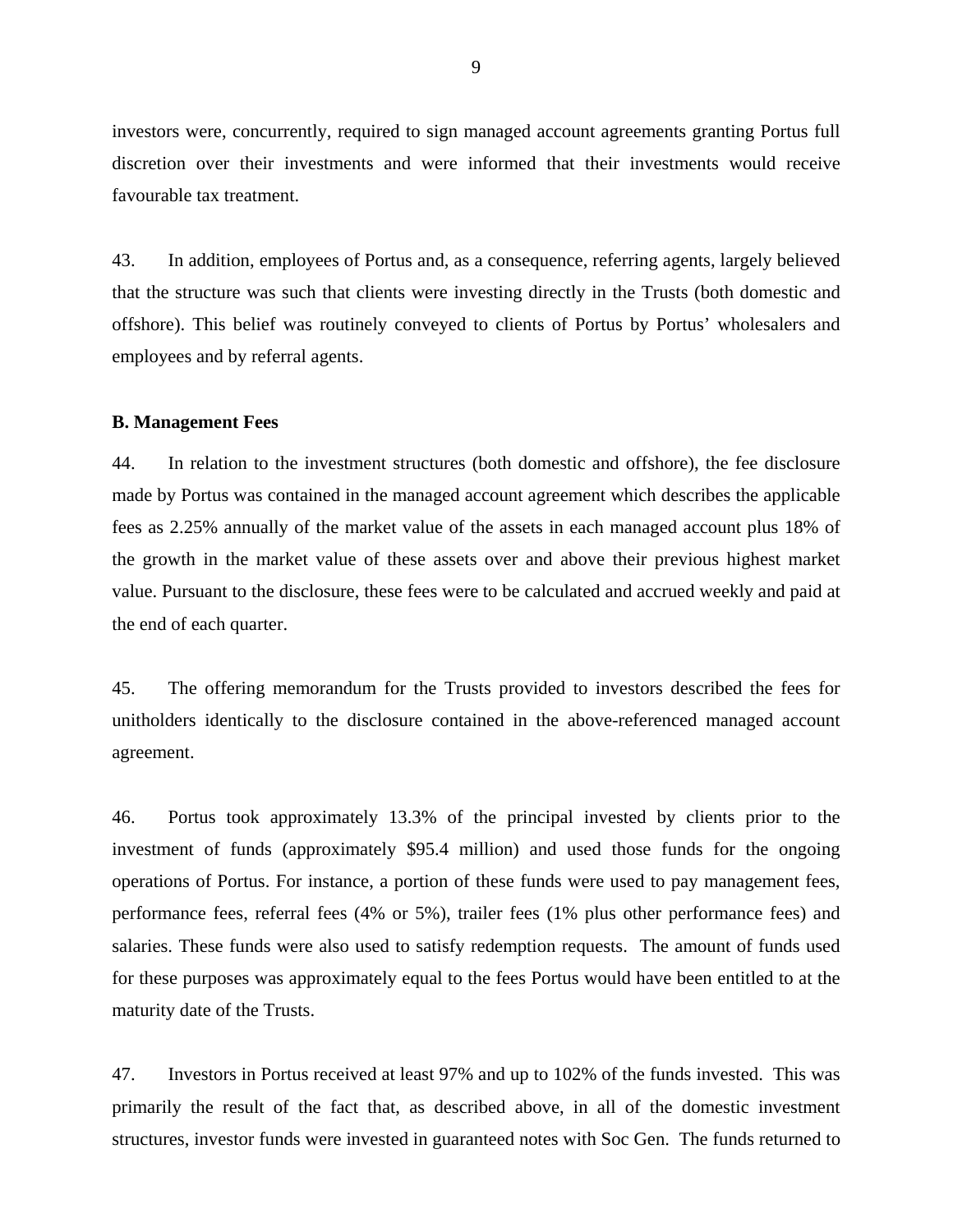investors also included the return of referral and brokerage fees from registered brokers and dealers who sold units in the Portus investment structures.<sup>2</sup>

#### **Compliance Deficiencies at Portus**

 $\overline{a}$ 

48. Despite his role as Chief Compliance Officer, Labanowich did not have adequate information about the various roles of the entities that comprised Portus nor was he able to learn the specifics of the duties of Manor. Manor misled Labanowich about the operations of Portus.

49. Staff conducted an investigation and compliance review of Portus between January 24, 2005 and February 18, 2005 (the "Review"). During the Review, the following compliance deficiencies were noted in relation to the investment structures being offered by Portus:

> (a) Portus did not properly collect and assess Know Your Client ("KYC") and suitability information, contrary to subsection 1.5(1) of OSC Rule 31-505, in that suitability information collected was inadequate, incomplete and not properly followed-up;

> (b) Portus maintained deficient books and records, contrary to subsection 19(1) of the Act, and subsections 113(1), 113(3)1, 113(3)6 and 113(3)10 of Regulation 1015 to the Act, and Portus failed to provide Staff with numerous books and records required to be maintained, contrary to subsection 19(3) of the Act, in that i) records of monthly calculations of minimum free capital were not prepared or maintained; ii) trade instructions were not maintained regarding the alleged purchase and sale of securities; iii) the trades allegedly conducted on behalf of the Trusts were not contained in the trading blotter; iv) Staff were not provided with: sufficient evidence to ascertain client holdings, ledgers and/or other records that accurately reflect assets, liabilities, income, expenses and capital accounts; back-up information regarding Net Asset Value calculations; supporting documentation regarding performance data included in marketing materials; and, accurate and, in some cases any,

<sup>&</sup>lt;sup>2</sup> For complete reports and analysis of funds seized by KPMG Inc., Trustee in Bankruptcy & Court-Appointed Receiver for Portus, please refer to www.portusgroup.ca.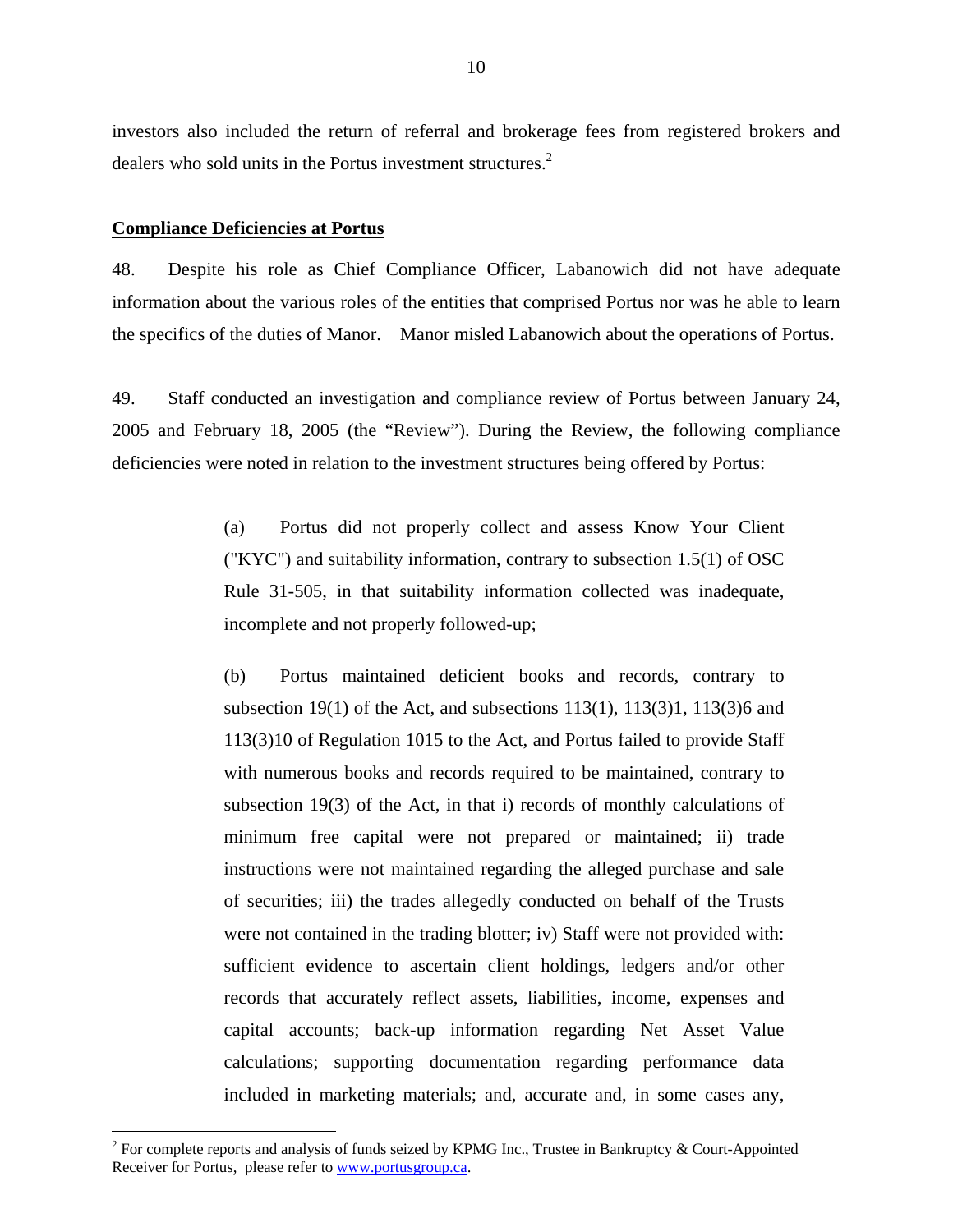back-up support for the alleged reconciliation of deposits and investments prepared by Ali Hamid; and v) Minutes of board of directors', management, portfolio management and executive meetings were either not kept or were withheld from Staff.

(c) Portus engaged in improper or inadequate pricing of the units of the Trusts, contrary to subsection 116(1) of the Act and 2.1 of OSC Rule 31- 505, in that prices were calculated exclusively by Manor. This was not in accordance with the manner of pricing disclosed in the relevant offering memoranda;

(d) Portus maintained inadequate policies, procedures and internal controls in several key areas of business, contrary to subsection 1.2 of OSC Rule 31-505, these deficiencies include but are not limited to (i) the written policies and procedures manuals for Portus' IC/PM management operations did not adequately address several key issues, including but not limited to: the collection and updating of KYC and suitability information; the preparation, review and monitoring of monthly capital calculations; the preparation and maintenance of trade orders; and the performance of research; (ii) Portus did not follow all of the policies and procedures contained in its procedures manual; (iii) written policies and procedures for Fund Manager activities did not exist and oversight of Fund Manager activities was inadequate; (iv) the following weaknesses in internal controls were identified: the BancNote and BancLife Trusts' assets initially flowed into one broker account and were not properly segregated into the assets of the BancNote and BancLife Trusts; cheques were accepted on which the payee was not identified as PAAM; inadequate reviews were performed with respect to referral agreements, client statements, client confirmations and bank account reconciliations; bank reconciliations were not prepared; ongoing monitoring of clients' holdings was not performed; and (v) Portus' most recent statement of policies was not filed with the Commission, contrary to paragraph 223(3)(a) of the Regulation.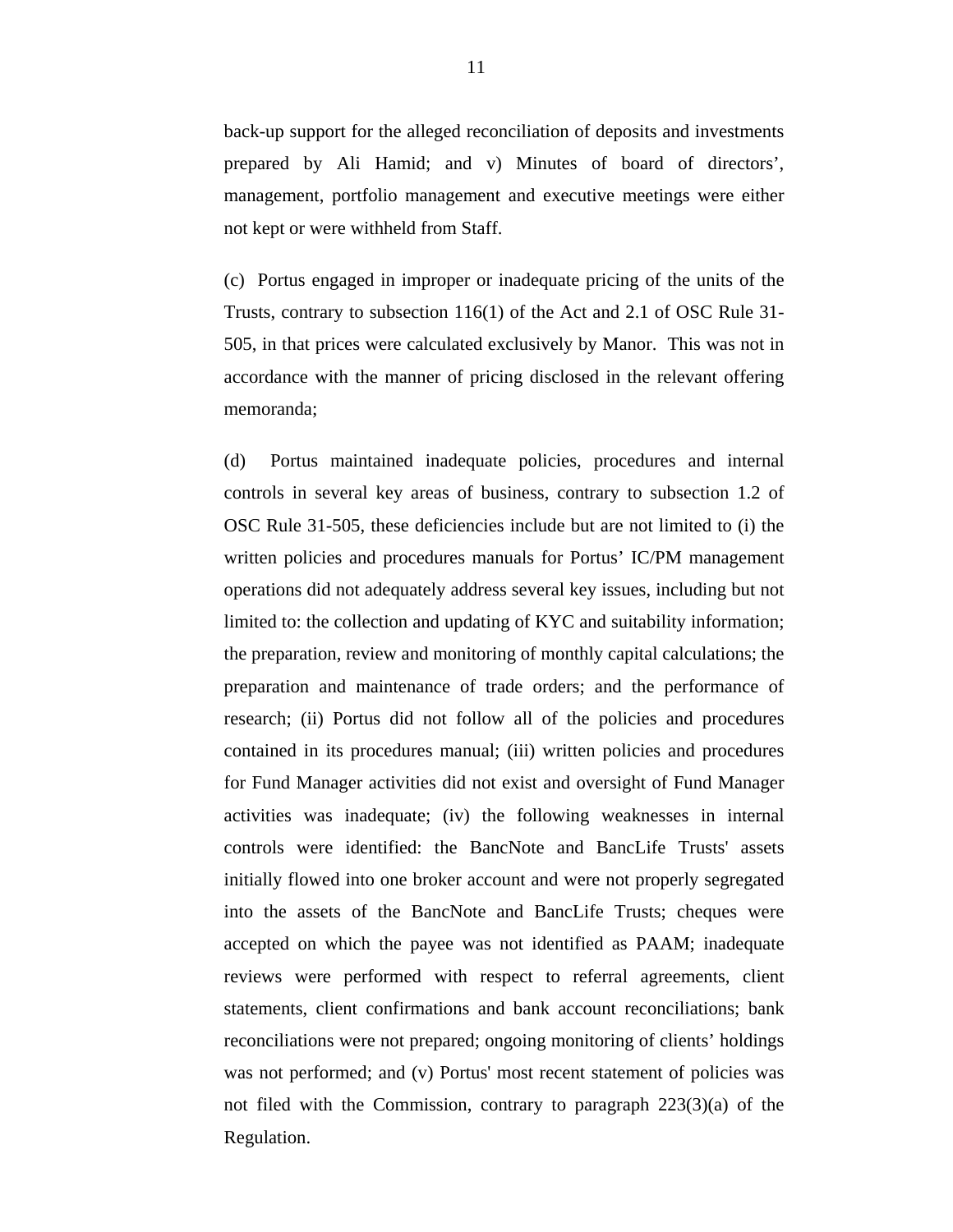50. Labanowich, in his capacity as IC/PM and Chief Compliance Officer for Portus, should have been aware of the above-listed deficiencies. Labanowich should have taken all reasonable steps, commensurate with his registration status, his position at Portus and his corresponding duties to investors, to remedy such deficiencies and to determine whether such deficiencies were, in fact, indicia that the investment structures being offered by Portus were not as they were alleged to be. However, Labanowich was not aware of any fraudulent activity at Portus while he was Chief Compliance Officer.

## **PART IV – CONTRAVENTION OF ONTARIO SECURITIES LAW AND CONDUCT CONTRARY TO THE PUBLIC INTEREST**

51. By engaging in the conduct described above, Labanowich admits and acknowledges that he contravened Ontario securities law during the Material Time in the following ways:

- (i) by engaging in the conduct described herein related to Portus' breaches of Ontario securities laws, Labanowich's actions were contrary to sections  $2.1(1)$  and  $2.1(2)$  of OSC Rule 31-505 respectively;
- (ii) as a consequence of his position of seniority and responsibility at Portus, Labanowich authorized, permitted or acquiesced in Portus' failure to exercise its powers and discharge its duties as a Fund Manager in the best interests of the mutual funds and, in connection therewith, failed to exercise the degree of care, diligence and skill expected of a reasonably prudent Fund Manager in the circumstances, contrary to section 116(1) of the Act; and

52. Labanowich admits and acknowledges that he acted contrary to the public interest by contravening Ontario securities law as set out in sub-paragraphs 51 (i) to (ii).

#### **PART V –RESPONDENT'S POSITION**

53. Labanowich requests that the settlement hearing panel consider the following mitigating circumstances.

54. Labanowich cooperated with Staff's investigation.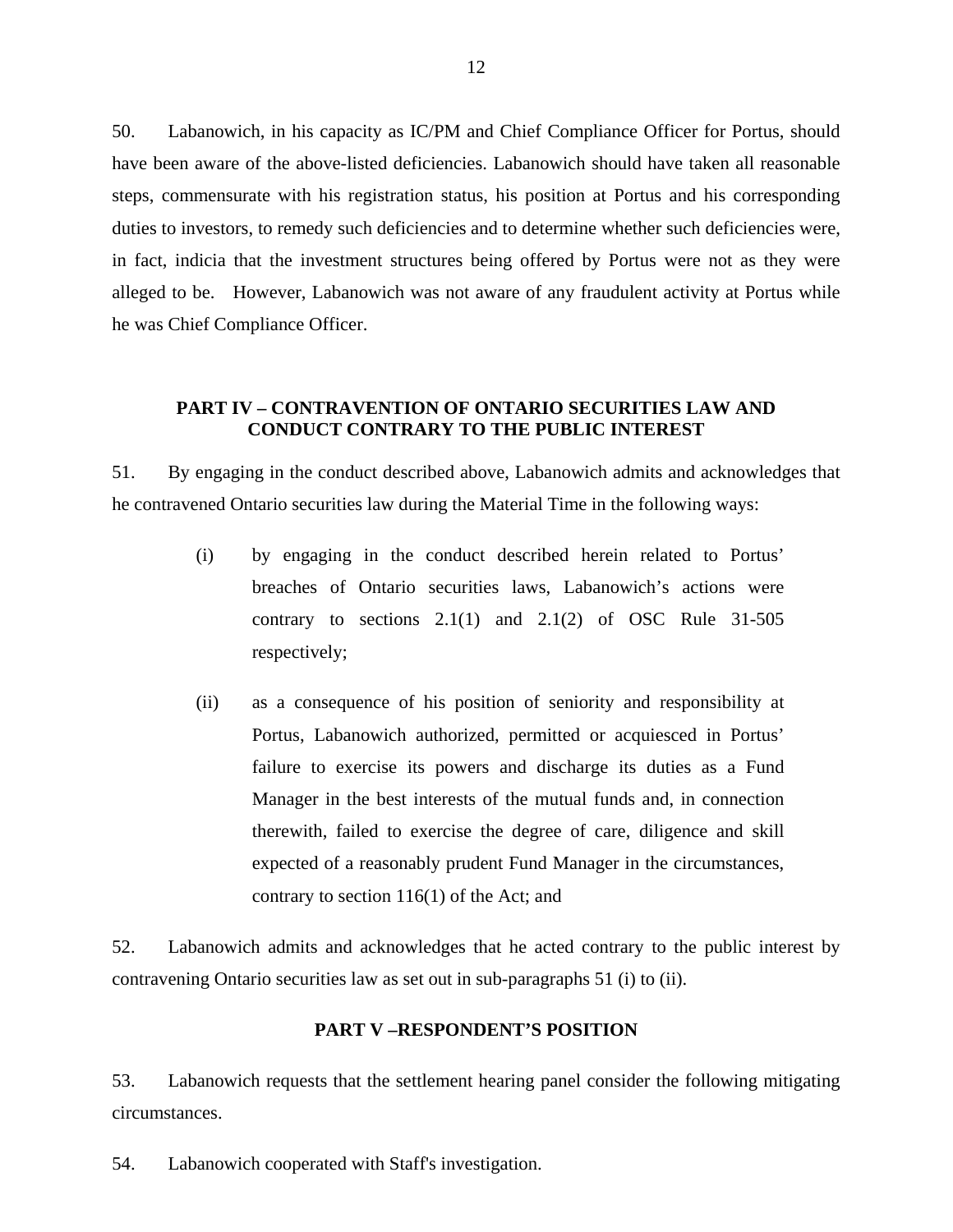55. On June 13, 2006, Labanowich signed a undertaking with the Commission in which he agreed to refrain from the following activity, pending the Commission's final decision on liability and sanctions in the proceeding commenced by the Notice of Hearing against Labanowich, or an Order of the Commission releasing Labanowich from this undertaking or aspects of the undertaking:

- (i) acting or becoming an officer or director of a "reporting issuer", as that term is defined in the Act;
- (ii) applying to become a "registrant" or from being an employee, director or officer of a registrant, as that term is defined in the Act; and
- (iii) engaging in any registerable activity, including the solicitation of investment funds directly from the general public for investment in "securities," as that term is defined in the Act, in circumstances where registration would be required

56. As a result of signing the undertaking, Labanowich has been effectively unable to participate in his chosen field of the capital markets since June 13, 2006. Staff have no reason to believe that Labanowich has not complied with this undertaking.

## **PART V - TERMS OF SETTLEMENT**

57. Labanowich agrees to the terms of settlement listed below.

58. The Commission will make an order, pursuant to sections 127(1) and section 127.1 of the Act, that:

- (a) the Settlement Agreement is approved;
- (b) pursuant to clause 7 of subsection 127(1), Labanowich resign all positions he holds as a director or officer of an issuer;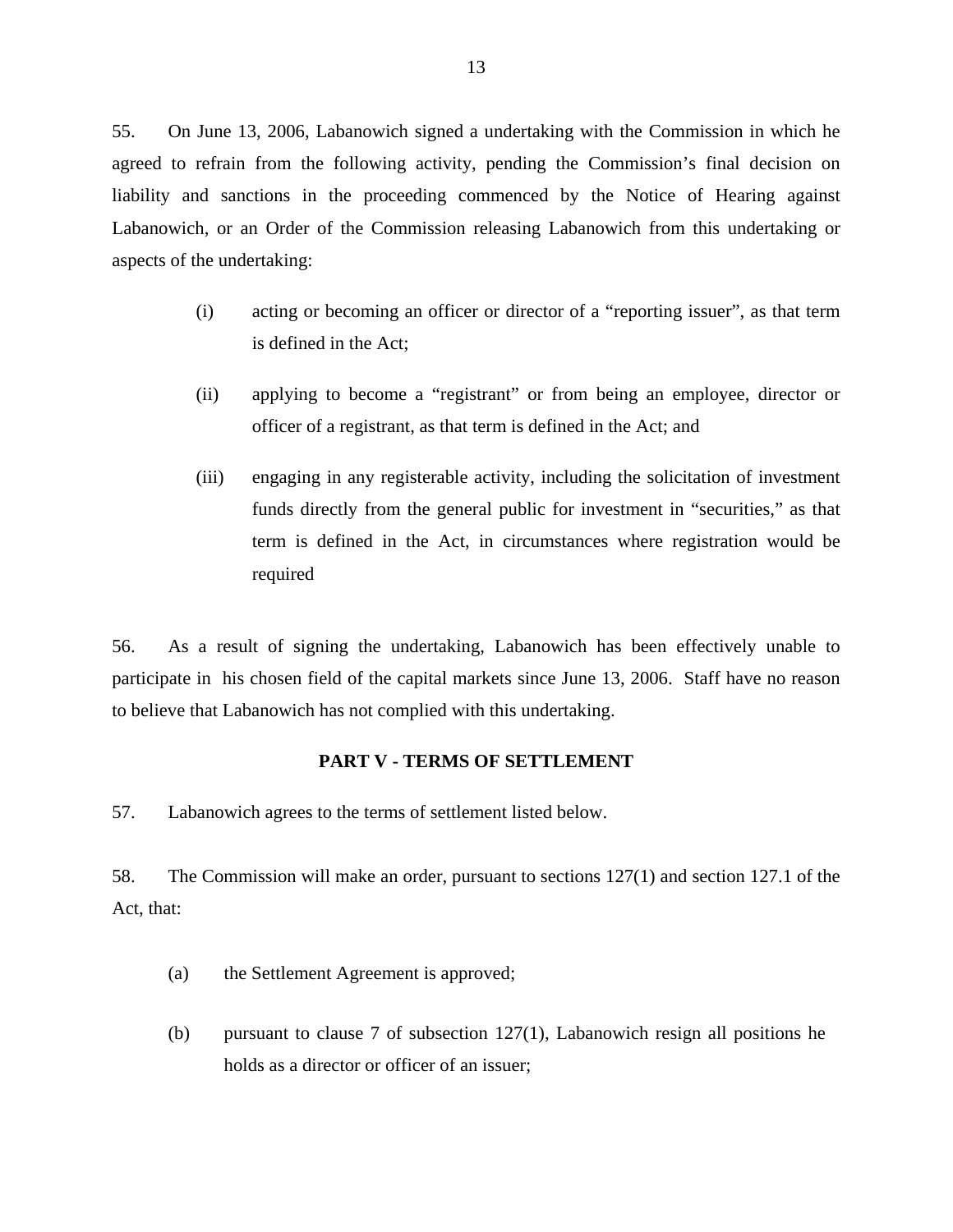- (c) pursuant to clause 8 of the Act, Labanowich is prohibited for a period of six years from the date of this Order from becoming or acting as a director or officer of any reporting issuer;
- (d) pursuant to clause 8.2 of subsection 127(1), Labanowich is prohibited from becoming or acting as a compliance officer of a registrant; and,
- (e) pursuant to section 127.1 of the Act, Labanowich shall pay costs to the Commission in the amount of \$25,000.

59. Labanowich undertakes to consent to a regulatory Order made by any provincial or territorial securities regulatory authority in Canada containing any or all of the prohibitions set out in sub-paragraph 58(b)-(e) above.

## **PART VI - STAFF COMMITMENT**

60. If this Settlement Agreement is approved by the Commission, Staff will not initiate any other proceeding under the Act against Labanowich in relation to the facts set out in Part III herein, subject to the provisions of paragraph 61 below.

61. If this Settlement Agreement is approved by the Commission, and at any subsequent time Labanowich fails to honour the terms of the Settlement Agreement, Staff reserve the right to bring proceedings under Ontario securities law against Labanowich based on, but not limited to, the facts set out in Part III herein as well as the breach of the Settlement Agreement.

#### **PART VII - PROCEDURE FOR APPROVAL OF SETTLEMENT**

62. Approval of this Settlement Agreement will be sought at a hearing of the Commission scheduled on a date to be determined by the Secretary to the Commission, or such other date as may be agreed to by Staff and Labanowich for the scheduling of the hearing to consider the Settlement Agreement.

63. Staff and Labanowich agree that this Settlement Agreement will constitute the entirety of the agreed facts to be submitted at the settlement hearing regarding Labanowich's conduct in this matter, unless the parties agree that further facts should be submitted at the settlement hearing.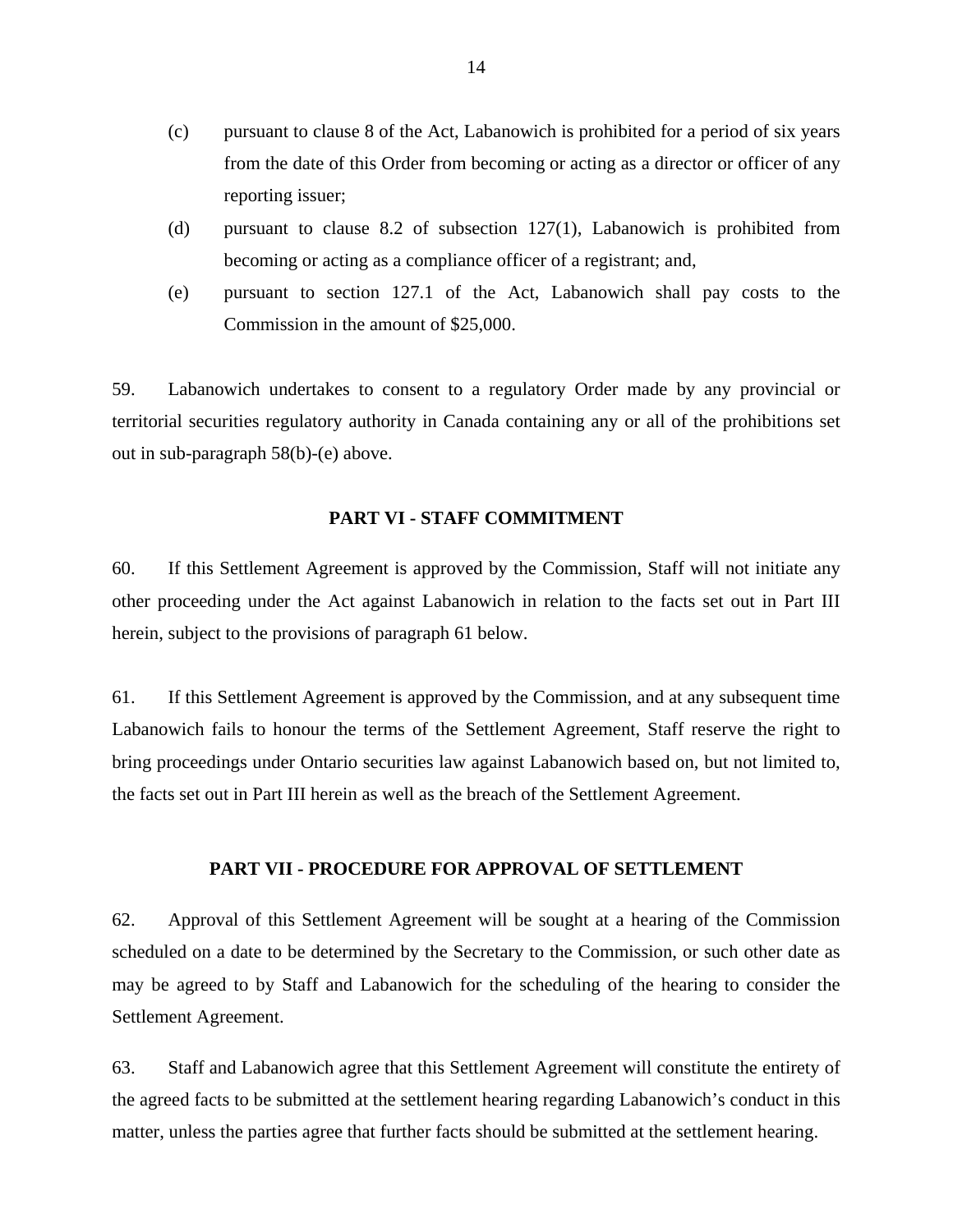64. If this Settlement Agreement is approved by the Commission, Labanowich agrees to waive all rights to a full hearing, judicial review or appeal of this matter under the Act.

65. If this Settlement Agreement is approved by the Commission, neither party will make any public statement that is inconsistent with this Settlement Agreement or inconsistent with any additional agreed facts submitted at the settlement hearing.

66. Whether or not this Settlement Agreement is approved by the Commission, Labanowich agrees that he will not, in any proceeding, refer to or rely upon this Settlement Agreement or the settlement negotiations as the basis of any attack on the Commission's jurisdiction, alleged bias or appearance of bias, alleged unfairness or any other remedies or challenges that may otherwise be available.

#### **PART VIII – DISCLOSURE OF SETTLEMENT AGREEMENT**

67. If, for any reason whatsoever, this Settlement Agreement is not approved by the Commission or the order attached as Schedule "A" is not made by the Commission:

- (a) this Settlement Agreement and its terms, including all settlement negotiations between Staff and Labanowich leading up to its presentation at the settlement hearing, shall be without prejudice to Staff and Labanowich; and
- (b) Staff and Labanowich shall be entitled to all available proceedings, remedies and challenges, including proceeding to a hearing on the merits of the allegations in the Notice of Hearing and Statement of Allegations of Staff, unaffected by the Settlement Agreement or the settlement discussions/negotiations.

68. The terms of this Settlement Agreement will be treated as confidential by all parties hereto until approved by the Commission. Any obligations of confidentiality shall terminate upon approval of this Settlement Agreement by the Commission. The terms of the Settlement Agreement will be treated as confidential forever if the Settlement Agreement is not approved for any reason whatsoever by the Commission, except with the written consent of Labanowich and Staff or as may be required by law.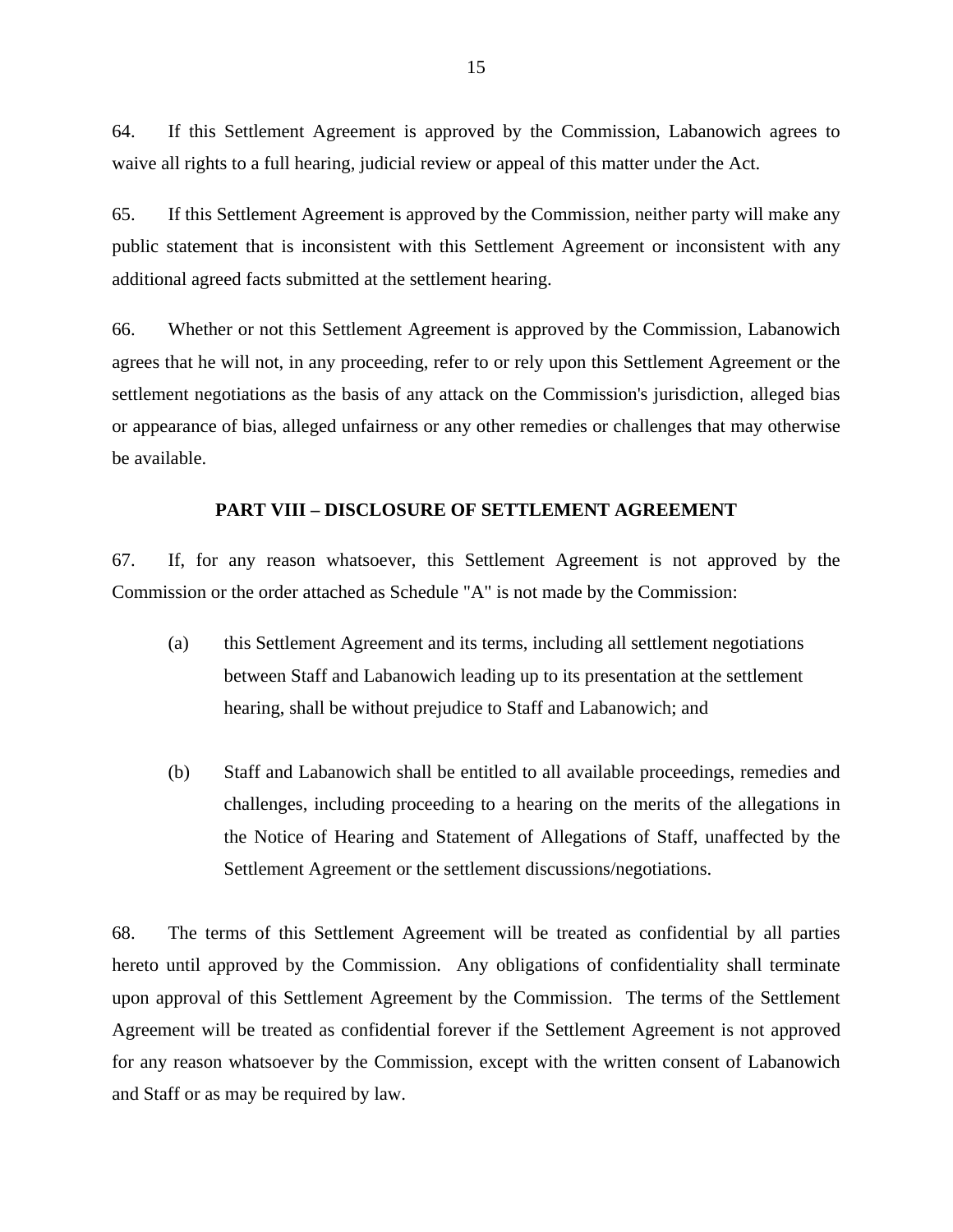# **PART IX. - EXECUTION OF SETTLEMENT AGREEMENT**

69. This Settlement Agreement may be signed in one or more counterparts which together will constitute a binding agreement

70. A facsimile copy of any signature will be as effective as an original signature.

Dated this 27th day of August, 2012.

Signed in the presence of:

"Catalina French" "Michael Labanowich"

Witness **Michael Labanowich** 

Dated this 27th day of August, 2012

# **STAFF OF THE ONTARIO SECURITIES COMMISSION**

Per: "Karen Manarin"

**Tom Atkinson**  Director, Enforcement Branch

Dated this 27th day of August, 2012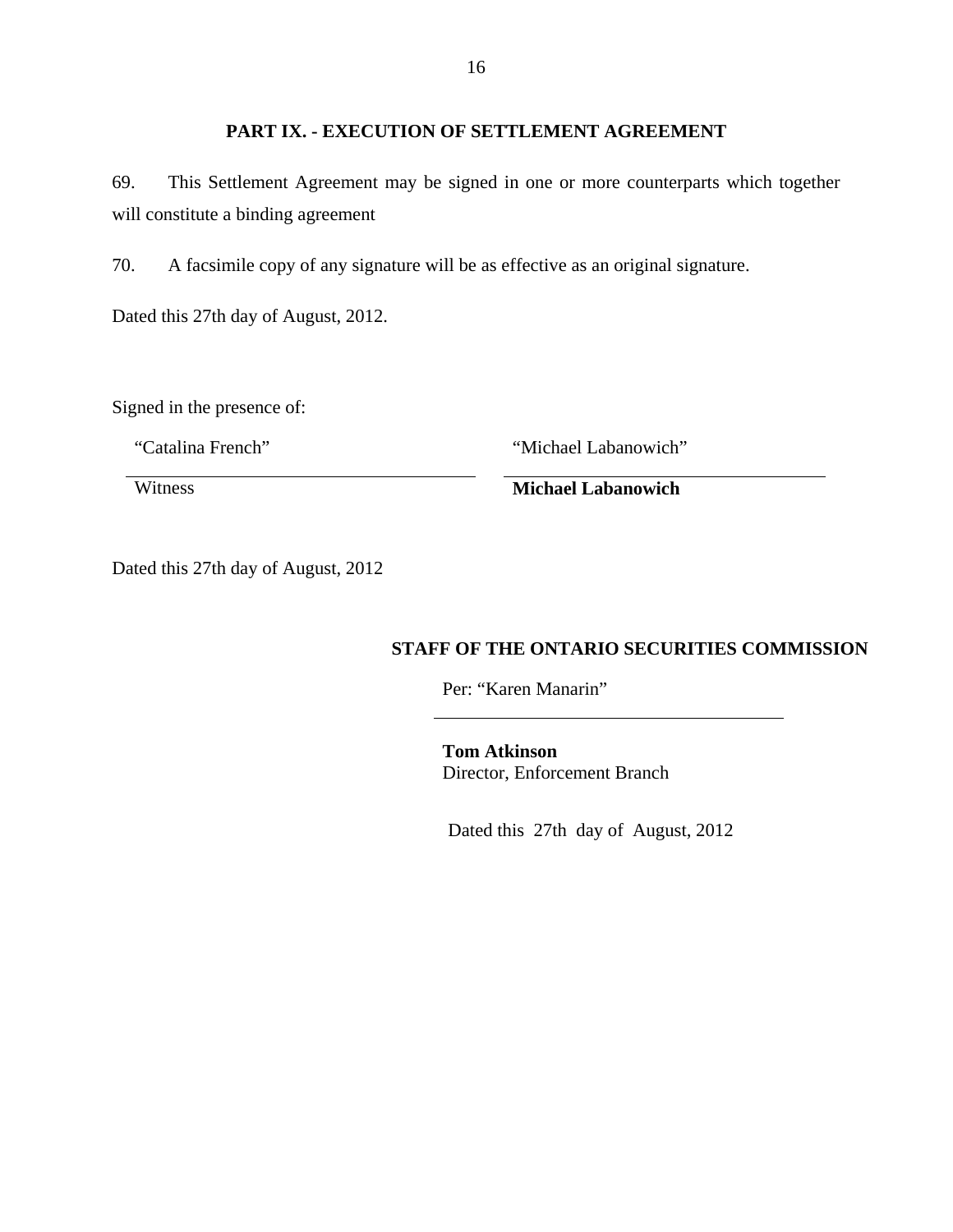#### **SCHEDULE "A"**



Ontario Commission des P.O. Box 55, 19<sup>th</sup> Floor CP 55, 19e étage Securities valeurs mobilières 20 Queen Street West 20, rue queenouest Commission de l'Ontario Toronto ON M5H 3S8 Toronto ON M5H 3S8

## **IN THE MATTER OF THE** *SECURITIES ACT* **R.S.O. 1990, c.S.5, AS AMENDED**

## **- AND -**

## **IN THE MATTER OF PORTUS ALTERNATIVE ASSET MANAGEMENT INC., PORTUS ASSET MANAGEMENT INC., BOAZ MANOR, MICHAEL MENDELSON, MICHAEL LABANOWICH AND JOHN OGG**

# **ORDER**

**(Sections 127(1))** 

**WHEREAS** on , the Ontario Securities Commission (the "Commission") issued a Notice of Hearing pursuant to sections 127 of the *Securities Act*, R.S.O. 1990, c.S.5, as amended (the "Act") in respect of Michael Labanowich ("Labanowich");

**AND WHEREAS** Manor entered into a Settlement Agreement with Staff of the Commission dated , 2012 (the "Settlement Agreement") in which Labanowich agreed to a proposed settlement of the proceeding commenced by the Notice of Hearing, subject to the approval of the Commission;

 **AND UPON** reviewing the Settlement Agreement and upon hearing submissions from counsel for Labanowich and from Staff of the Commission;

**AND WHEREAS** the Commission is of the opinion that it is in the public interest to make this Order;